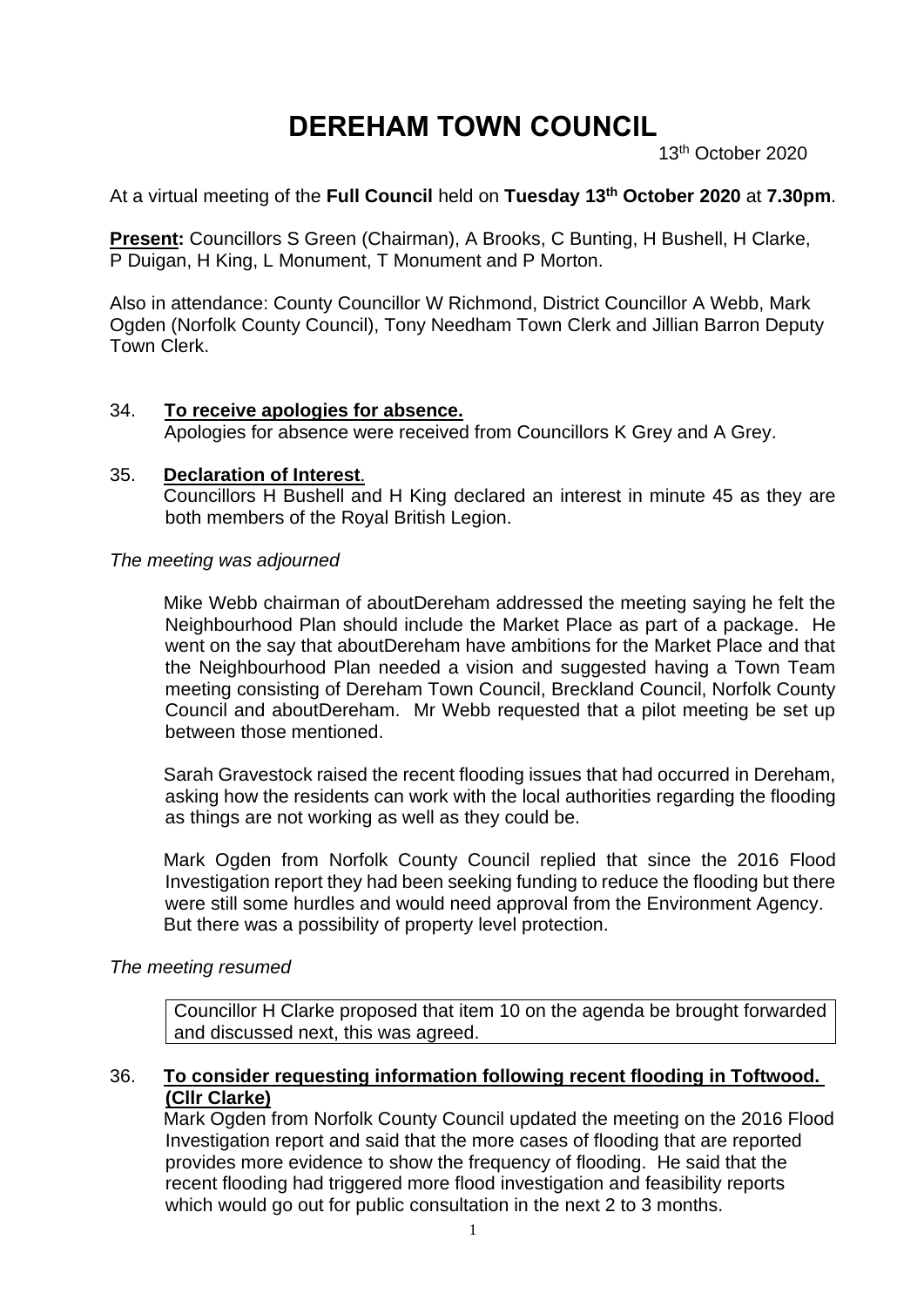Councillor C Bunting asked why Breckland still did not have a Surface Water Management Plan (SWMP), despite almost every other district having one. Mark Ogden replied that when his team devised the scheme in 2011, they didn't get the buy-in they needed from Breckland Council.

County Councillor W Richmond advised that NCC had secured £400,000 of government funding in the 2017/18 financial year to help tackle flooding across the town. This was to implement drainage improvements such as installing aqua cells and additional gullies in areas impacted by flooding in the summer of 2016.

Councillor Richmond advised that NCC are taking flooding in the town seriously and clearly more needed to be done to support the town.

It was agreed that the Town Council would write to Highways England asking them to address the flooding issues caused by the pond/lagoon

#### 37. To receive, confirm as correct and sign the minutes of the virtual **Full Council**  meeting held on **Tuesday 8 th September 2020.**

Proposed by Councillor S Green, seconded by Councillor L Monument the minutes of the virtual Full Council meeting Tuesday 13<sup>th</sup> October 2020 were approved subject to the following amendment at minute 32 'Several Councillors present at the meeting agreed to help on the day.'

## 38. **To receive and adopt the list of accounts paid, the Financial Statement and list of accounts to be paid.**

Proposed by Councillor S Green, the list of accounts paid, the Financial Statement and list of accounts to be paid were agreed.

## 39. **To consider prioritising work on the Neighbourhood Plan.** This item was deferred to the next Full Council meeting.

40. **To receive up-date on Covid working arrangements.** The Town Clerk gave a verbal update.

# 41. **To consider refurbishment of the Mayoral Chain.**

It was agreed that underspend in civic budgets be used to refurbish the Mayoral chain, to include a velvet collar. The style of engraving and colour of the velvet to be decided outside the meeting.

It was agreed that the Clerk would get some photographic samples of the types of engraving and explore the possibilities of having a narrow velvet collar so that it does not detract from the Mayoral chain.

## 42. **To consider amendment to the lone worker risk assessment.**

Proposed by Councillor L Monument, seconded by Councillor H King, it was agreed that alarm fobs be purchased for lone workers.